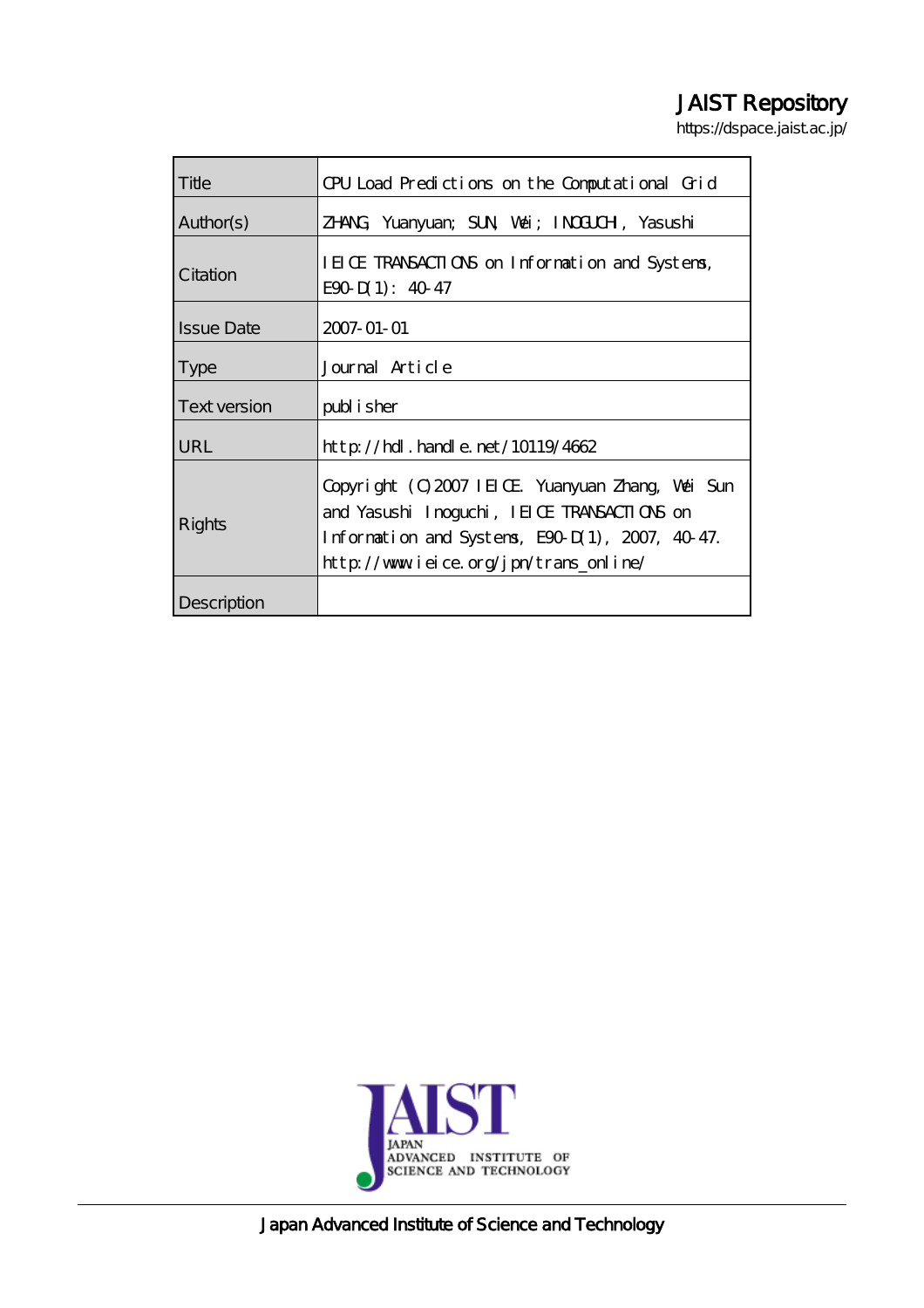# PAPER Special Section on Parallel/Distributed Processing and Systems **CPU Load Predictions on the Computational Grid**∗∗

# **Yuanyuan ZHANG**†∗a)**, Wei SUN**†**,** *Nonmembers***,** *and* **Yasushi INOGUCHI**††**,** *Member*

**SUMMARY** To make the best use of the resources in a shared grid environment, an application scheduler must make a prediction of available performance on each resource. In this paper, we examine the problem of predicting available CPU performance in time-shared grid system. We present and evaluate a new and innovative method to predict the one-stepahead CPU load in a grid. Our prediction strategy forecasts the future CPU load based on the variety tendency in several past steps and in previous similar patterns, and uses a polynomial fitting method. Our experimental results on large load traces collected from four different kinds of machines demonstrate that this new prediction strategy achieves average prediction errors which are between 22% and 86% less than those incurred by four previous methods.

*key words: grid computing, task scheduling, CPU load prediction, polynomial fitting*

#### **1. Introduction**

The term computational grid [1], a hotspot in recent research field, derives its name from the analogy with the electric power grid from which we make use of the electricity without the knowledge of where it is from or how it is generated. A computational grid is a hardware and software infrastructure that provides dependable, consistent, pervasive, and inexpensive access to heterogeneous and dynamic resources. Task scheduling of the applications is an important component for achieving high performance in a grid environment, while most of such work involves predicting the performance of the tasks on the prospective resources.

CPU load on a host significantly influence the running time of computation-intensive tasks. In fact, for some applications the running time of a computational task is almost linearly related to the measured load during its execution [2]. If we could predict the load during the execution of a task on a host, we could predict easily the running time of the task on the host. Therefore, CPU load prediction can be useful for guiding job scheduling strategies to achieve high application performance and efficient resource

†The authors are with the Graduate School of Information Science, JAIST, Nomi-shi, 923–1292 Japan.

a) E-mail: yuanyuan@jaist.ac.jp

use [3]–[5]. However, in grid since users with competing goal share resources, resources are upgraded, fail, and so on, host load and availability vary over time. Such dynamicity makes the load prediction problem more difficult. In this paper we propose a new one-step-ahead time series prediction strategy which behaves better than previously proposed techniques. Such one-step-ahead load prediction can be extended to multi-steps-ahead prediction, and then task running times can be predicted based on such CPU load predictions, so one-step-ahead load prediction is the basis for the task running time prediction, and in turn very important for the performance of applications and grid schedulers. We have achieved some preliminary results for using the work in this paper to solve the task running time prediction problem, which can be found in [6].

Our one-step-ahead CPU load prediction strategy is a kind of tendency-based method, which predicts the onestep-ahead load value based on the "ascending" or "descending" tendency of load signal several steps backward, and uses 2nd or 3rd order polynomial fitting to determine the prediction value. We also predict based on a search of previous similar "patterns". Our experimental results on a commonly used host load measurement dataset show that our proposed strategy consistently outperforms the previous Last Measurement predictor, Tendency-based predictor, AR linear models, and the Network Weather Service (NWS) system [7].

The paper structure is as follows. In Sect. 2, we discuss related work. In Sect. 3, we introduce our prediction strategy in detail. Section 4 describes the results of experiments in which our prediction method was compared with previous work. Finally in Sect. 5 we conclude the paper.

### **2. Related Work**

In [8] Dinda presented a comprehensive analysis on the statistical properties of host load. The significant result is that although load exhibits complex properties, it is still consistently predictable to a very useful degree from past behavior. This work encourages us that there is abundant opportunity for prediction algorithms to improve matters.

Several CPU load prediction strategies have been proposed [9], [10]. Among them, NWS is a system that dynamically forecasts the performance of network and computational resources. For every resource, NWS uses several methods to forecast simultaneously. The overall best performed method at time t is then used to predict the load at

Manuscript received March 1, 2006.

Manuscript revised June 30, 2006.

<sup>††</sup>The author is with the Center for Information Science, JAIST and PREST, Japan Science and Technology Agency, Nomi-shi, 923–1292 Japan.

<sup>∗</sup>The autor has moved to Fujitsu Laboratry Ltd.

<sup>∗∗</sup>This research is conducted as a program for the "21st Century COE Program" by Ministry of Education, Culture, Sports, Science and Technology, Japan.

DOI: 10.1093/ietisy/e90–d.1.40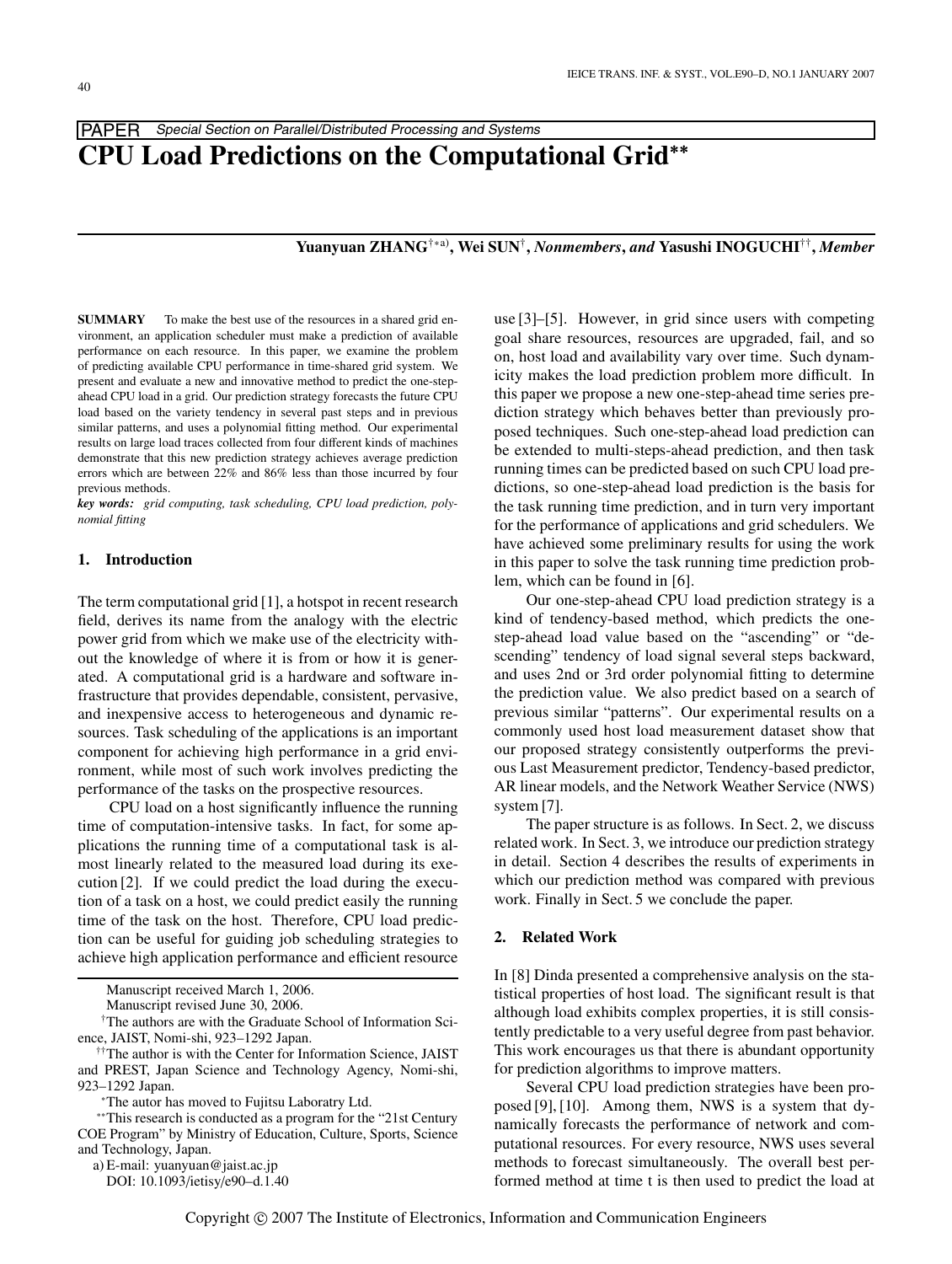time t+1. The predictive methods currently used in NWS include running average, sliding window average, last measurement, adaptive window average, median filter, adaptive window median,  $\alpha$ -trimmed mean, stochastic gradient, and auto-regression (AR).

Dinda et al. [2] evaluated different linear time series models [11], including AR, MA, ARMA, ARIMA, and ARFIMA, for predicting load from 1 to 30 seconds into the future. His conclusion is that considering both computational overhead and prediction accuracy, simple, practical models such as AR models with the model order higher than 16 are sufficient for host load prediction.

Yang et al. [12] proposed several homeostatic and tendency-based one-step-ahead prediction strategies. The idea of homeostatic methods is that the mean of a load series remains steady, while tendency-based strategies assume that a load series always retains its "tendency", that is, if current value increases, the next value will also increase, or vice versa. The increment/decrement used in the methods is adjusted according to the values of the last load measurement and the last prediction error.

In this paper we propose and evaluate a new one-stepahead load prediction strategy. Our strategy is tendencybased, which predicts based on the variety tendency of load signal several steps backward, and uses polynomial fitting to determine the prediction value. We also predict based on the measurements in previous similar "patterns".

# **3. CPU Load Prediction**

Based on our study on the statistical properties of host load traces, our prediction strategy predicts the next load value based on polynomial fitting and "similar" patterns.

We use the following notations in the description of the prediction strategy:

 $V_T$ : the measured load at the Tth measurement.

 $P_{T+1}$ : predicted value for the  $(T+1)$ th measurement.

N: number of historical data points used for the prediction of  $P_{T+1}$ .

# 3.1 Prediction Based on Polynomial Fitting

Polynomial models are a great tool for many engineering and manufacturing applications, hence polynomial fitting is sometimes used to estimate and predict the future data and their direction [13]. In most modern data analysis tools for example Matlab and Origin, the polynomial fitting is a basic function. In the modern computer science polynomial fitting has become a common approach for signal processing and data analysis [14].

Similar to some methods in [12], our prediction strategy is a kind of tendency-based method because we predict based on the increases or decreases of previous measurements. However, our method to predict the increment or decrement for next step is based on multi-order polynomial fitting, while the tendency-based method used in [12] is somewhat a 1st order polynomial fitting method, i.e., linear fitting. It is obvious that such linear fitting is not so consistent with reality, so we try the multi-order polynomial fitting method. To determine the order of the polynomial function, we have studied the rule that the CPU load traces vary and run a set of experiments. From our observations we found that 2nd or 3rd order polynomial fitting achieves much better (and the best) fitting effect than the 1st order (linear) fitting does when a load trace varies smoothly and monotonously; therefore in our prediction we try both 2nd and 3rd order polynomial fitting and choose the one that is closer to the current measurement as the predicted value for next load measurement. The detail is that when the last 3 ( $V_{T-2}$ ,  $V_{T-1}$ , *V<sub>T</sub>*) or 4 (*V<sub>T−3</sub>*, *V<sub>T−2</sub>*, *V<sub>T−1</sub>*, *V<sub>T</sub>*) load measurements increase or decrease monotonously, we use these measurements to produce a 2nd or 3rd order polynomial fitting function and then use the function value at the next time point as  $P_{T+1}$ .

# 3.2 Prediction Based on Similar Patterns

The polynomial fitting method can provide satisfying prediction when load traces vary smoothly and monotonously, however, such fitting does not work well for the prediction of a "turning point", the time when a load series changes its "direction", (that is, the point at which a load series begins to decrease after a number of increases, or starts to increase after some successive decreases), or when a "turning point" is used as one data point to fit the polynomial function. For such turning points, the tendency-based prediction method in [12] uses the average of all the past measurements as the threshold to judge if the point to be predicted will be a turning point or not; if yes, it adjusts the increment according to the magnitude of the last measurement. However, if the current point is a turning point, for example, if the load trace begins to decrease at this point after several increases, according to the tendency-based method the predicted value will still increase, although the real measurement decreases. Therefore such a prediction strategy introduces considerable prediction error.

To deal with this problem, we predict the load value at a possible turning point based on the information of previous similar "patterns". Here a "pattern" is the successive increases or decreases between two neighboring turning points. Two patterns with same number of data points and same tendency are thought to be "similar". We observe that there are many successive and similar "patterns" occurring in the load series, as shown in Fig. 1. Because of this observation, we can predict the value of a possible turning point based on the information of previous similar patterns. In detail, if the point to be predicted comes after several (at least 3) successive decreases (the first point of these successive decreases is a turning point), while there are same number of successive decreases before this series of decreasing points, then we think that the point to be predicted is quite possibly a turning point and these two decreasing series are similar "patterns", so we use the value of last turning point as the prediction value,  $P_{T+1}$ . If we can't find such similar patterns we will still use the polynomial fitting method to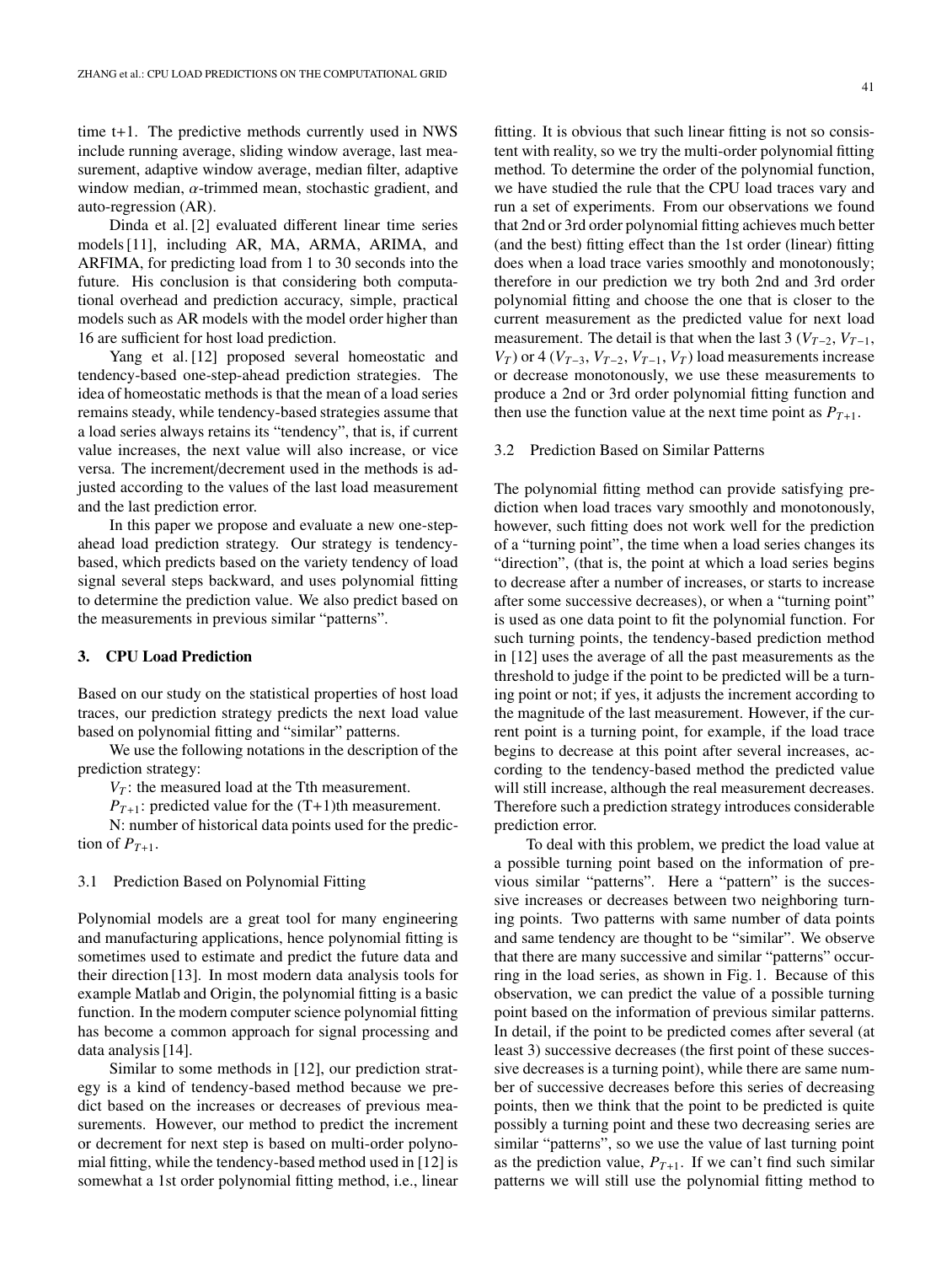

Fig. 1 Similar "patterns" in the load traces.

predict.

To predict a point one or two steps after a turning point, a polynomial fitting based prediction will also result in a large prediction error because such prediction uses the turning point, so we predict such points also based on similar patterns: we use the increment for the point in same position in last pattern as the increment for current point if last two patterns are similar.

To predict a point after several (at least 3) successive increases, if we can find a successively increasing pattern immediately before these increasing points, we will use the information of this pattern to judge if current point is a turning point or not and then predict: if the number of points in this pattern has been same as that of last pattern, then we think that next point will be a turning point and use the value of last turning point as  $P_{T+1}$ ; if the number is less than that of last pattern, then we use polynomial fitting to predict next value; if we can't find a successively increasing series we will choose a "conservative" strategy: we use  $V_T$  as  $P_{T+1}$ .

For the other cases we also choose a conservative prediction strategy that sets the increment/decrement between  $V_T$  and  $P_{T+1}$  at 0.

# 3.3 Analysis of Time Complexity

It is obvious that the time complexity of our proposed prediction algorithm mainly depends on polynomial fitting, while since we only use 3 or 4 load measurements to fit a 2nd or 3rd order polynomial fitting function, the computational cost is very small. This complexity is comparative with Last Measurement and Tendency-based method, and much lower than that of AR linear models and NWS.

# **4. Experimental Evaluations**

#### 4.1 Experimental Environment

To validate if our proposed prediction strategy performs better than the other methods or not in the context of CPU load prediction, we ran a series of experiments to compare our method with Last Measurement, Tendency-based, AR models, and NWS on a large set of CPU load time series with

a variety of statistical properties. The load traces we used are the load time series set on a Unix system and were collected by Dinda [15]. The load here refers to the number of processes that are running or ready to run. The kernel samples the number at some period and exponentially averages some previous samples to produce a load average. To satisfy the Nyquist criterion, Dinda chose a 1 HZ sample rate and exponentially averaged with a time constant of five seconds.

In the first and second part of this section, we evaluate these five time series prediction strategies on CPU load traces collected from four heterogeneous machines. These four machines demonstrate different CPU load statistical properties, as illustrated in Fig. 2. There are two groups of machines. The first is in an Alpha cluster. In this group, the machine *axp0* is an interactive machine, while *axp7* is a batch machine. The machines in the second group are a compute server named *sahara* and a desktop workstation named *themis*.

**axp0.psc.edu** is a heavily loaded, highly variable interactive machine with mean CPU load 1 and standard deviation 0.54. The total number of data in this time series is 1,296,000 (for 75 days).

**axp7.psc.edu** is a more lightly loaded batch machine which reveals interesting epochal behavior. The average of CPU load is only 0.12 and its standard deviation is 0.14. The total number of data is 1,123,200 (for 65 days).

**sahara.cmcl.cs.cmu.edu** is a moderately loaded (mean load 0.22), big memory compute server. The standard deviation of the CPU load is 0.33. The total number of data is 345,600 (for 20 days).

**themis.nectar.cs.cmu.edu** is a moderately loaded (mean load 0.49) desktop machine. The load on this machine has high standard deviation of 0.5. The total number of data is 345,600 (for 20 days).

### 4.2 Evaluation Results for AR Models

For the data set on each machine we want to compare our proposed method with AR linear models using different numbers of data from 1 day to the total number of the data to evaluate its effectiveness. We choose AR model other than other linear or nonlinear time series models is because that as Dinda has mentioned, AR models can achieve considerably accurate prediction with much lower computational cost comparing with other models.

For an AR model, if the current value of a time series is only related to the last p values, then the model is called a p-order model, or AR(p) model. Since the order is the most important parameter for an AR model, first of all we want to know which order we should choose for prediction with an AR model considering both the prediction accuracy and the computational overhead. To do this, we conducted prediction experiments on the load traces collected from the above four machines with the model order of AR models increasing from 1 to 20 to try to disclose the relationship between AR model order and the prediction accuracy.

The result is shown in Fig. 3. Here the prediction error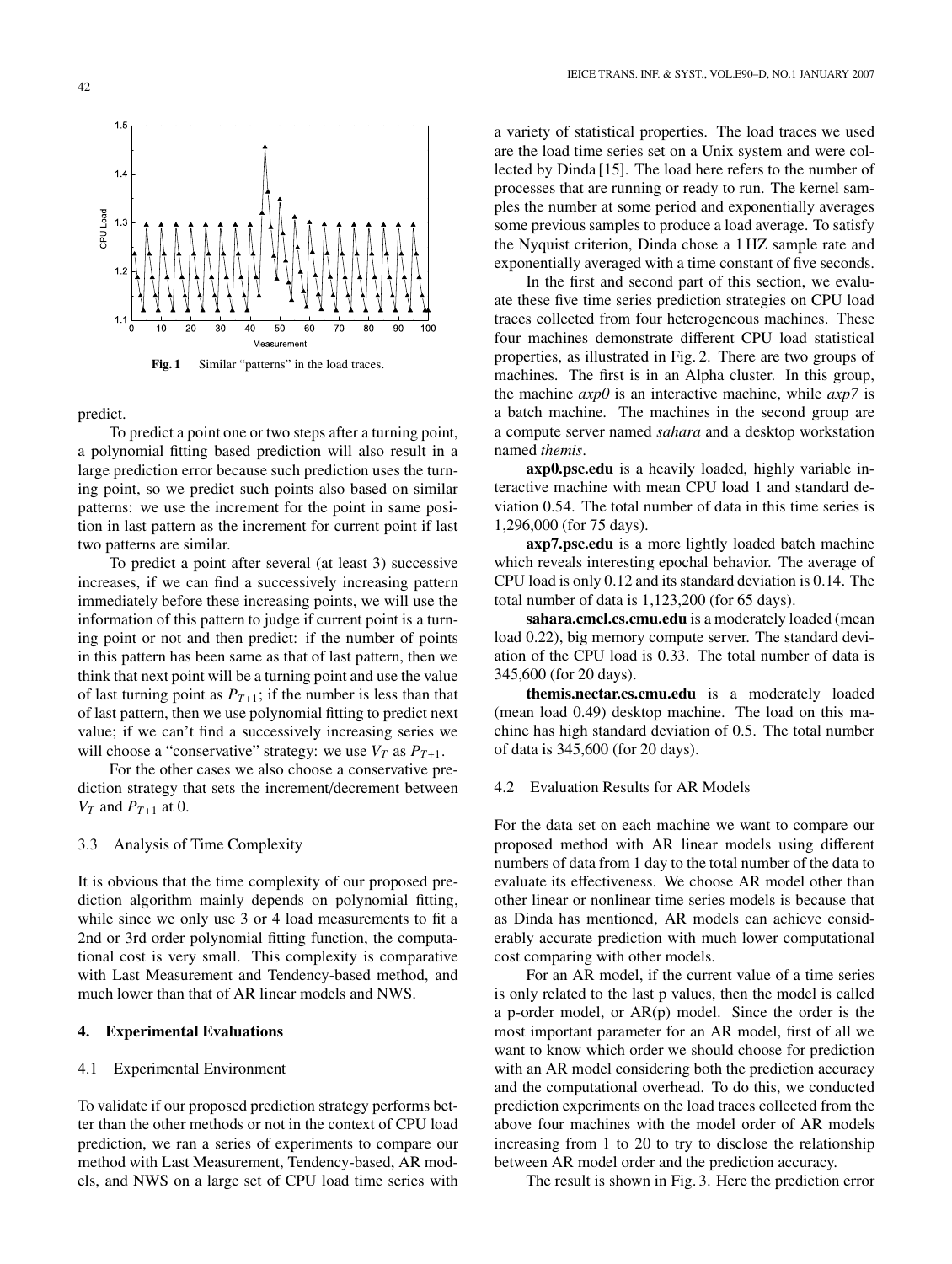

**Fig. 2** CPU load time series collected from four machines.

for a measurement is the ratio between the absolute value of prediction error (the difference between a predicted value and the measurement) and the measurement. The mean of prediction errors is the average error ratio for the prediction error ratios of all the data in a time series. From Fig. 3 we can see that the prediction error doesn't decrease monotonously as the increase of the order of AR models. This means that a higher order AR model does not always correspond to more accurate prediction. This is an interesting phenomenon which is beyond our expectation.

What should also be noticed is that the curves which represent the prediction errors with different numbers of data on each of the four machines are very similar, that is, the orders of AR models corresponding to the best predictions with different numbers of data on each machine are same, although the prediction curves on different machines vary significantly. For example, on machine axp7, traces with data of 1 day, 5 days, 10 days, 15 days, 20 days and 65 days achieve minimum prediction error all using AR(6) model. On machine axp0, although the best AR models for traces with different numbers of data are different, the differences of prediction errors between the best AR models with different numbers of data are negligible. For example, trace with data of 1 day on axp0 achieves best prediction with AR(17) model, while the best order of AR model for trace with data of 5 days on same machine is 7, but the prediction errors for  $AR(7)$  and  $AR(17)$  models with either data of 1 day or 5 days are almost same. This is because although the numbers of data for traces on a machine are different, these traces reveal similar statistical characteristics; therefore the best AR models for them are same. This hints us that if we use AR model for CPU load prediction, we can use only a small part of the load trace history as training data to find the best AR model for this trace, and then use the model to predict the future CPU load.

#### 4.3 Comparison of Five Prediction Strategies

The evaluation results, using our prediction strategy to predict the CPU load on the above four machines, are shown in Table 1. Here the standard deviation (SD) of prediction errors is the standard deviation for the prediction error ratios of all the data in a time series. We conduct a comparison for our proposed method with Last Measurement, Tendency-based, AR models, and NWS.

We try AR models with the model order increases from 1 to 20. For AR model in Table 1, the data in the bracket following the prediction error is the order of AR model which achieves best prediction for AR models from AR(1) to AR(20).

For Last Measurement, AR models and NWS, since NWS uses the best performed method among methods including Last Measurement and AR models to predict next value, its performance usually should be no worse than that of the other two. Our evaluation results shown in Table 1 validate this. For the Tendency-based method and NWS, Table 1 shows that usually NWS achieves better performance compared with the Tendency-based strategy. While for Last Measurement, Tendency-based and AR models, there is no strict ordering relationship among them. Notice that the pre-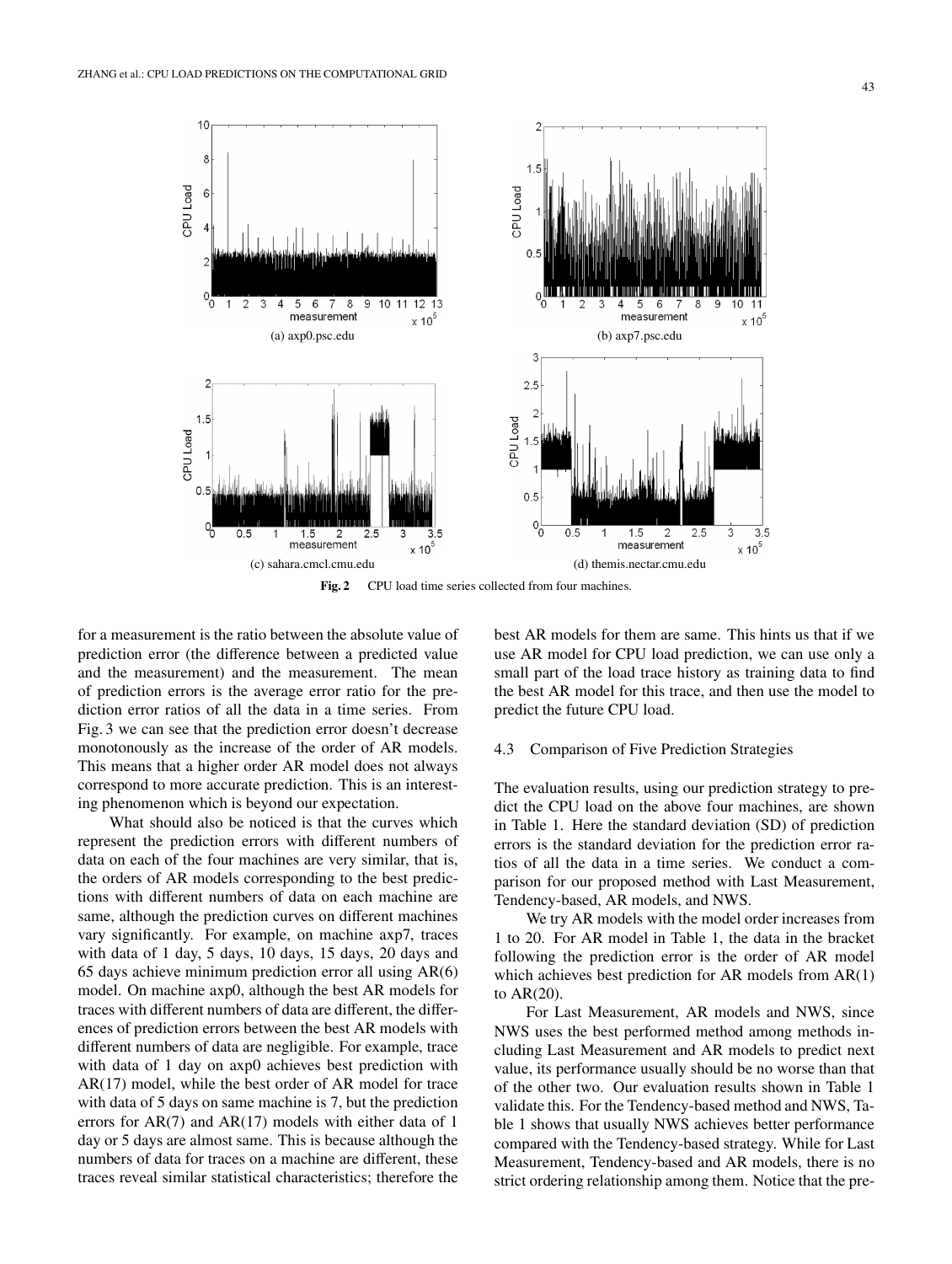

Fig. 3 Prediction errors for the AR models from AR(1) to AR(20) on the four machines.

diction result for AR model we show here is actually the best result for all the AR models from  $AR(1)$  to  $AR(20)$ , therefore the overhead of AR models is much higher than that of the other two methods.

For the data set on each machine we evaluate the five strategies using different numbers of data from 1 day to the total number of the data. The results show that the prediction error has no direct relationship with the amount of data, but from the experimental results we can see that in all cases our prediction strategy performs quite better than the other four methods for all of the four load traces which have different load properties. Specifically, for the total number of data on the four machines, our proposed method gives an average prediction error rate of 10.57% on axp0 which is 22% less than that incurred by NWS and the best AR model between AR(1) and AR(20), 44% less than that of Tendencybased method, and 39% less than that of Last Measurement method; 2.73% for load series collected from axp7 which is 75% less than that incurred by NWS and the best AR model, 82% less than that of Tendency-based method, and 86% less than that of Last Measurement method; 9.2% for load series collected from sahara which is 47% less than the error rate of NWS, 58% less than that of the best AR model, 50% less than that of the Tendency-based method, and 56% less than that of Last Measurement; and 10.6% for load series collected from themis which is 35% less than that of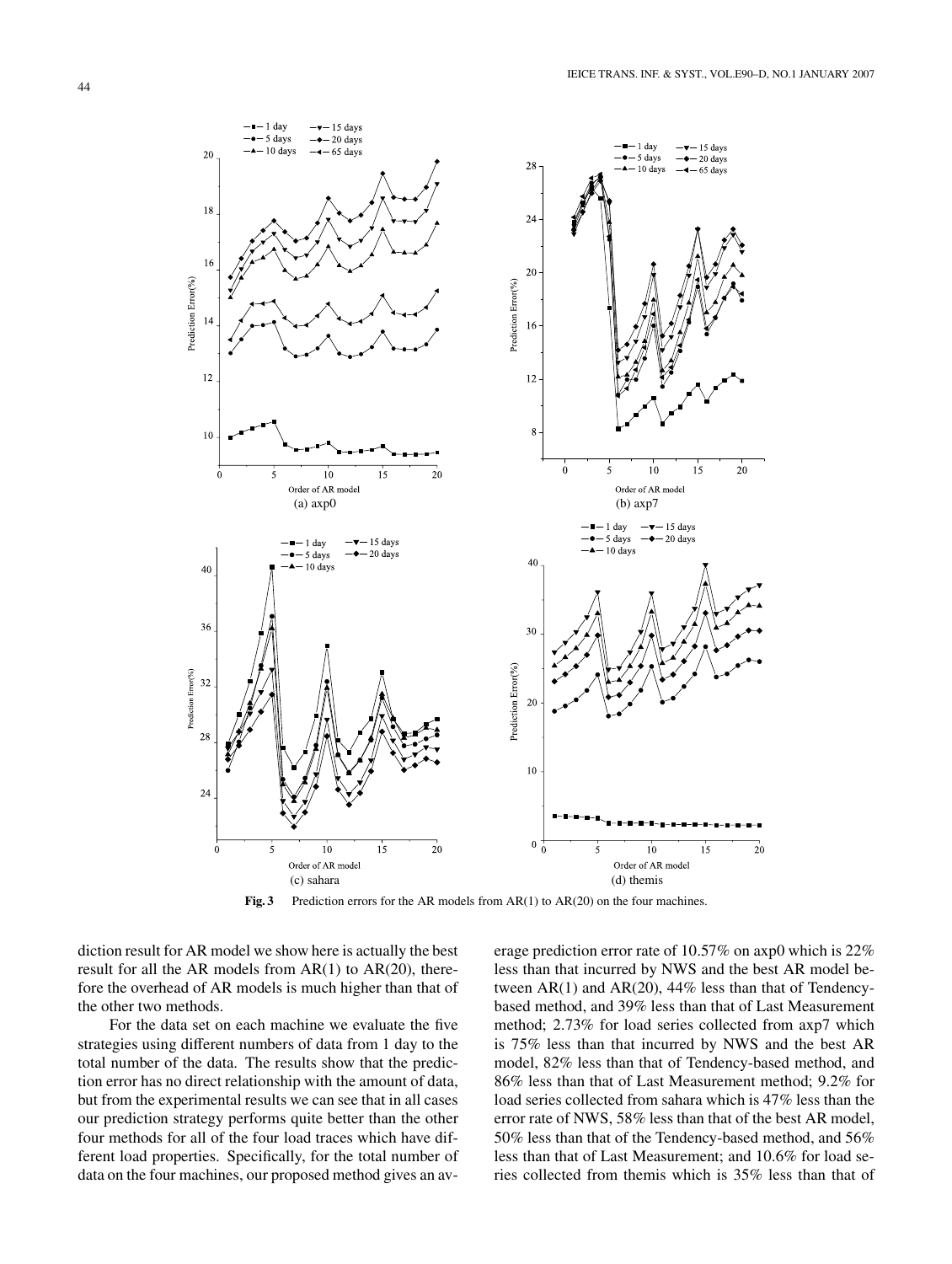| <b>NEXTED SD</b> of the prediction errors on three series conected from <i>dxpo.psc.edu</i> . |       |           |        |      |         |      |                 |          |         |           |         |           |
|-----------------------------------------------------------------------------------------------|-------|-----------|--------|------|---------|------|-----------------|----------|---------|-----------|---------|-----------|
| axp0                                                                                          | dav   |           | 5 days |      | 10 days |      | 15 days         |          | 20 days |           | 75 days |           |
|                                                                                               | Mean  | <b>SD</b> | Mean   | SD   | Mean    | SD   | Mean            | SD.      | Mean    | <b>SD</b> | Mean    | <b>SD</b> |
|                                                                                               | (%)   |           | $(\%)$ |      | (%)     |      | $\mathscr{G}_o$ |          | $(\%)$  |           | (%)     |           |
| Last Measurement                                                                              | 10.09 | 0.41      | 13.08  | 0.48 | 15.02   | 0.44 | 15.26           | 0.48     | 15.71   | 0.46      | 17.25   | 0.50      |
| Tendency-based                                                                                | 10.58 | 0.43      | 13.73  | 0.54 | 15.93   | 0.40 | 16.32           | 0.47     | 16.80   | 0.48      | 18.99   | 0.44      |
| AR Model                                                                                      | 9.39  | 0.37      | 12.90  | 0.45 | 15.00   | 0.43 | 15.20           | 0.47     | 15.74   | 0.35      | 13.50   | 0.47      |
| (order of model)                                                                              | (17)  | (17)      | (7)    | 7)   | 11      | Ί)   | (1)             | $^{(1)}$ | (1)     | (1)       |         | $^{(1)}$  |
| <b>NWS</b>                                                                                    | 9.39  | 0.37      | 12.9   | 0.45 | 13.47   | 0.41 | 14.73           | 0.44     | 15.2    | 0.41      | 13.5    | 0.47      |
| Our method                                                                                    | 6.54  | 0.20      | 7.86   | 0.22 | 8.31    | 0.33 | 9.33            | 0.28     | 10.10   | 0.39      | 10.57   | 0.37      |

**Table 1** Mean and SD of prediction errors of different prediction strategies. (1) Mean and SD of the prediction errors on time series collected from *axp0.psc.edu*.

| Our method                                                                                    | 6.54   | 0.20      | 7.86   | 0.22      | 8.31    | 0.33 | 9.33    | 0.28      | 10.10            | 0.39      | 10.57   | 0.37 |
|-----------------------------------------------------------------------------------------------|--------|-----------|--------|-----------|---------|------|---------|-----------|------------------|-----------|---------|------|
| (2) Mean and SD of the prediction errors on time series collected from $\alpha xp7.psc.edu$ . |        |           |        |           |         |      |         |           |                  |           |         |      |
| axp7                                                                                          | 1 day  |           | 5 days |           | 10 davs |      | 15 days |           | 20 days          |           | 65 days |      |
|                                                                                               | Mean   | <b>SD</b> | Mean   | <b>SD</b> | Mean    | SD   | Mean    | <b>SD</b> | Mean             | <b>SD</b> | Mean    | SD   |
|                                                                                               | $(\%)$ |           | $(\%)$ |           | $(\%)$  |      | (%)     |           | $\mathcal{O}(n)$ |           | $(\%)$  |      |
| Last Measurement                                                                              | 24.44  | 0.27      | 22.37  | 0.24      | 21.32   | 0.37 | 19.18   | 0.34      | 17.56            | 0.36      | 18.97   | 0.33 |
| Tendency-based                                                                                | 20.45  | 0.22      | 18.00  | 0.26      | 17.02   | 0.39 | 15.34   | 0.29      | 20.45            | 0.32      | 15.02   | 0.38 |
| AR Model                                                                                      | 8.28   | 0.19      | 10.83  | 0.17      | 12.17   | 0.29 | 13.27   | 0.20      | 14.19            | 0.35      | 10.76   | 0.25 |
| (order of model)                                                                              | (6)    | (6)       | (6)    | (6)       | (6)     | (6)  | (6)     | (6)       | (6)              | (6)       | (6)     | (6)  |
| <b>NWS</b>                                                                                    | 8.28   | 0.19      | 10.83  | 0.17      | 11.37   | 0.21 | 13.27   | 0.20      | 14.19            | 0.35      | 10.76   | 0.25 |
| Our method                                                                                    | 3.14   | 0.16      | 3.06   | 0.23      | 2.92    | 0.13 | 2.83    | 0.07      | 2.81             | 0.08      | 2.73    | 0.08 |
|                                                                                               |        |           |        |           |         |      |         |           |                  |           |         |      |

(3) Mean and SD of the prediction errors on time series collected from *sahara.cmcl.cs.cmu.edu*.

| sahara                  | day.   |           | 5 days          |           | 10 days |           | 15 days         |      | 20 days |      |
|-------------------------|--------|-----------|-----------------|-----------|---------|-----------|-----------------|------|---------|------|
|                         | Mean   | <b>SD</b> | Mean            | <b>SD</b> | Mean    | <b>SD</b> | Mean            | SD   | Mean    | SD.  |
|                         | $(\%)$ |           | $\mathscr{G}_o$ |           | $(\%)$  |           | $\mathscr{C}_o$ |      | $(\%)$  |      |
| <b>Last Measurement</b> | 27.39  | 0.41      | 24.8            | 0.39      | 24.09   | 0.34      | 22.14           | 0.35 | 20.99   | 0.31 |
| Tendency-based          | 23.59  | 0.33      | 20.90           | 0.35      | 20.20   | 0.26      | 18.74           | 0.34 | 18.28   | 0.37 |
| AR Model                | 26.22  | 0.36      | 24.10           | 0.47      | 23.79   | 0.23      | 22.69           | 0.39 | 21.95   | 0.42 |
| (order of model)        | (7)    | (7)       | (7)             | (7)       | (7)     | (7)       | (7)             | (7)  | (7)     | (7)  |
| <b>NWS</b>              | 13.52  | 0.31      | 15.14           | 0.31      | 16.32   | 0.19      | 18.15           | 0.26 | 17.3    | 0.29 |
| Our method              | 7.54   | 0.25      | 9.86            | 0.31      | 10.31   | 0.12      | 11.33           | 0.21 | 9.20    | 0.23 |

(4) Mean and SD of the prediction errors on time series collected from *themis.nectar.cs.cmu.edu*.

| themis           | 1 day  |      | 5 days          |           | 10 days         |           | 15 days         |           | 20 days         |           |
|------------------|--------|------|-----------------|-----------|-----------------|-----------|-----------------|-----------|-----------------|-----------|
|                  | Mean   | SD   | Mean            | <b>SD</b> | Mean            | <b>SD</b> | Mean            | <b>SD</b> | Mean            | <b>SD</b> |
|                  | $(\%)$ |      | $\mathscr{G}_o$ |           | $\mathscr{C}_o$ |           | $\mathscr{C}_o$ |           | $\mathscr{G}_o$ |           |
| Last Measurement | 3.63   | 0.07 | 17.73           | 0.60      | 22.51           | 0.39      | 24.06           | 0.37      | 20.33           | 0.34      |
| Tendency-based   | 3.13   | 0.05 | 20.30           | 0.55      | 25.85           | 0.34      | 27.48           | 0.51      | 27.37           | 0.48      |
| AR Model         | 2.23   | 0.05 | 18.10           | 0.48      | 23.06           | 0.30      | 24.89           | 0.41      | 20.86           | 0.40      |
| (order of model) | (6)    | (6)  | (6)             | (6)       | (6)             | (6)       | (6)             | (6)       | (6)             | (6)       |
| <b>NWS</b>       | 2.23   | 0.05 | 14.25           | 0.46      | 15.42           | 0.24      | 17.11           | 0.21      | 16.21           | 0.35      |
| Our method       | 1.97   | 0.05 | 8.93            | 0.40      | 9.51            | 0.04      | 11.39           | 0.14      | 10.60           | 0.25      |

NWS, 49% less than that of the best AR model, 61% less than that of the Tendency-based strategy, and 48% less than that of Last Measurement. Compared with other methods, our strategy is especially effective for predicting CPU load on machine axp7.

# 4.4 Varied Load Series Comparisons

Dinda provides traces on 38 machines in his homepage. We hope to conduct a complete comparison between our method and the previous strategies on all of these traces, but unfortunately the other traces are not available currently, therefore to further testify the effect of our prediction strategy, we downloaded traces from the homepage of Yang [16]. The number of data in every trace is 10,000. We classify these traces into four groups according to the values of their means and standard deviations. The mean that is larger than 1 is called "high" mean; while one which is smaller than 0.5 is called a "low" mean. On the other hand, the standard de-

viation which is larger than 0.25 is called a "high" standard deviation, or in short high std.; while std. smaller than 0.2 is judged as "low" std.. We classify the traces into groups of "High mean" and "High std." (HH), "High mean" and "Low std." (HL), "Low mean" and "Low std." (LL), and "Low mean" and "High std." (LH). There are 14 traces in each group.

The experimental results for the above five strategies on these four groups of traces are shown in Fig. 4. The caption of horizontal axis in each figure represents the names of the load traces. Among Last Measurement, Tendencybased, AR models and NWS, we can see that NWS achieves the best prediction performance for all of the four groups, while there is no clear ordering relationship among the other three. For all of the traces, our prediction strategy performs better than all of the other four strategies. The reduction of prediction errors is especially significant in Fig. 4 (c) and Fig. 4 (d).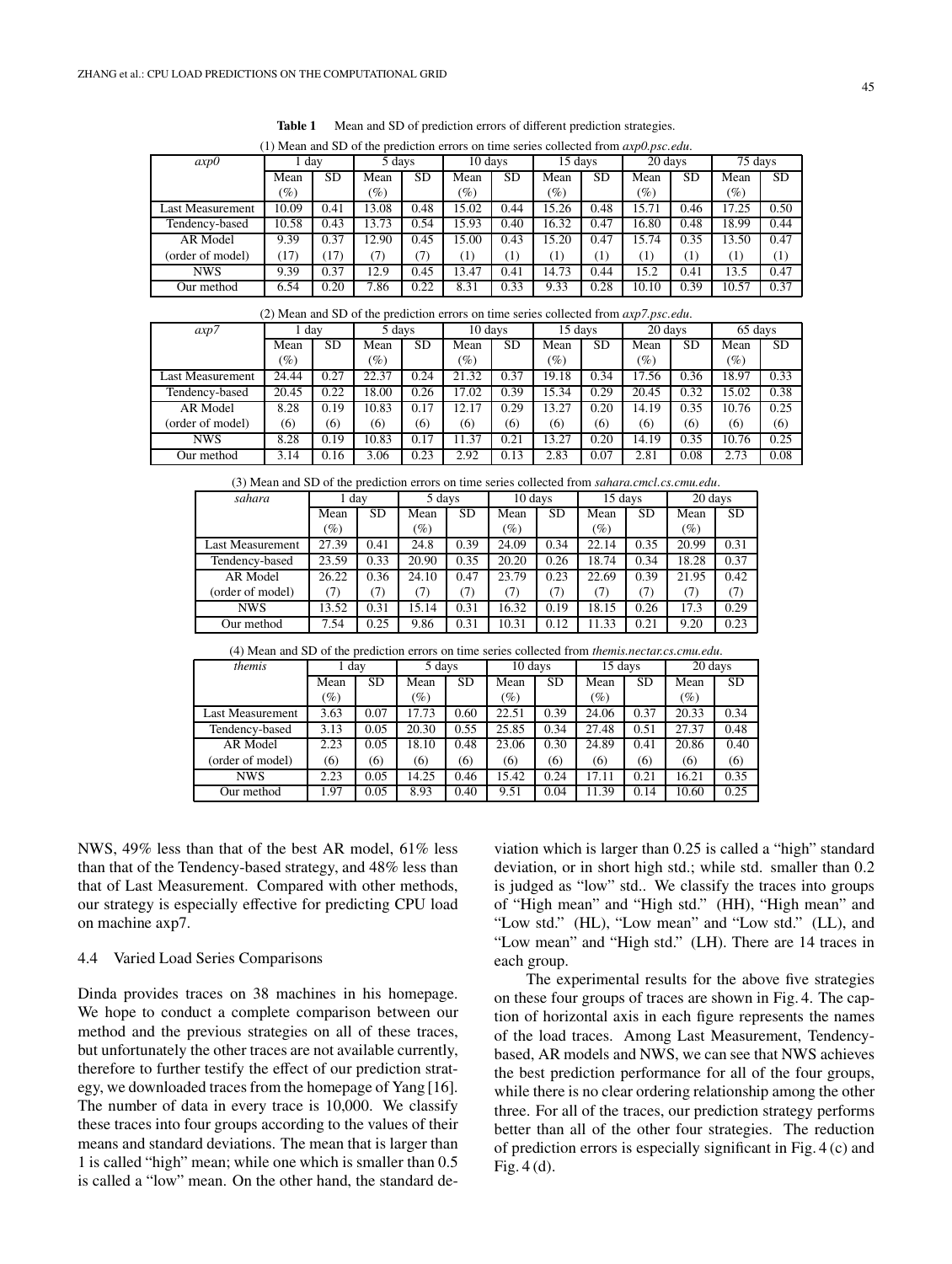

**Fig. 4** Prediction results of different prediction strategies for traces with different statistical characteristics.

# **5. Conclusion**

Prediction of future system performance is helpful and important for job scheduling and resource management in a dynamic, resource-sharing grid environment. In this paper we introduce and evaluate a one-step-ahead CPU load prediction strategy which predicts based on the variety tendency of a number of past steps and on previous similar patterns, using a polynomial fitting method. The experiment results we conducted on over 50 CPU load series demonstrate that this new prediction strategy outperforms the previously methods

significantly. Specifically, for four large traces on four different types of machines, its average prediction errors are between 22% and 86% less than those incurred by four existing prediction strategies. Our future work is to extend the application of our prediction strategy to other resource signals.

# **References**

- [1] I. Foster and C. Kesselman, The Grid: Blueprint for a New Computing Infrastructure, Morgan Kaufmann Publishers, San Fransisco, CA, 1999.
- [2] P.A. Dinda and D.R. O'Hallaron, "Host load prediction using linear